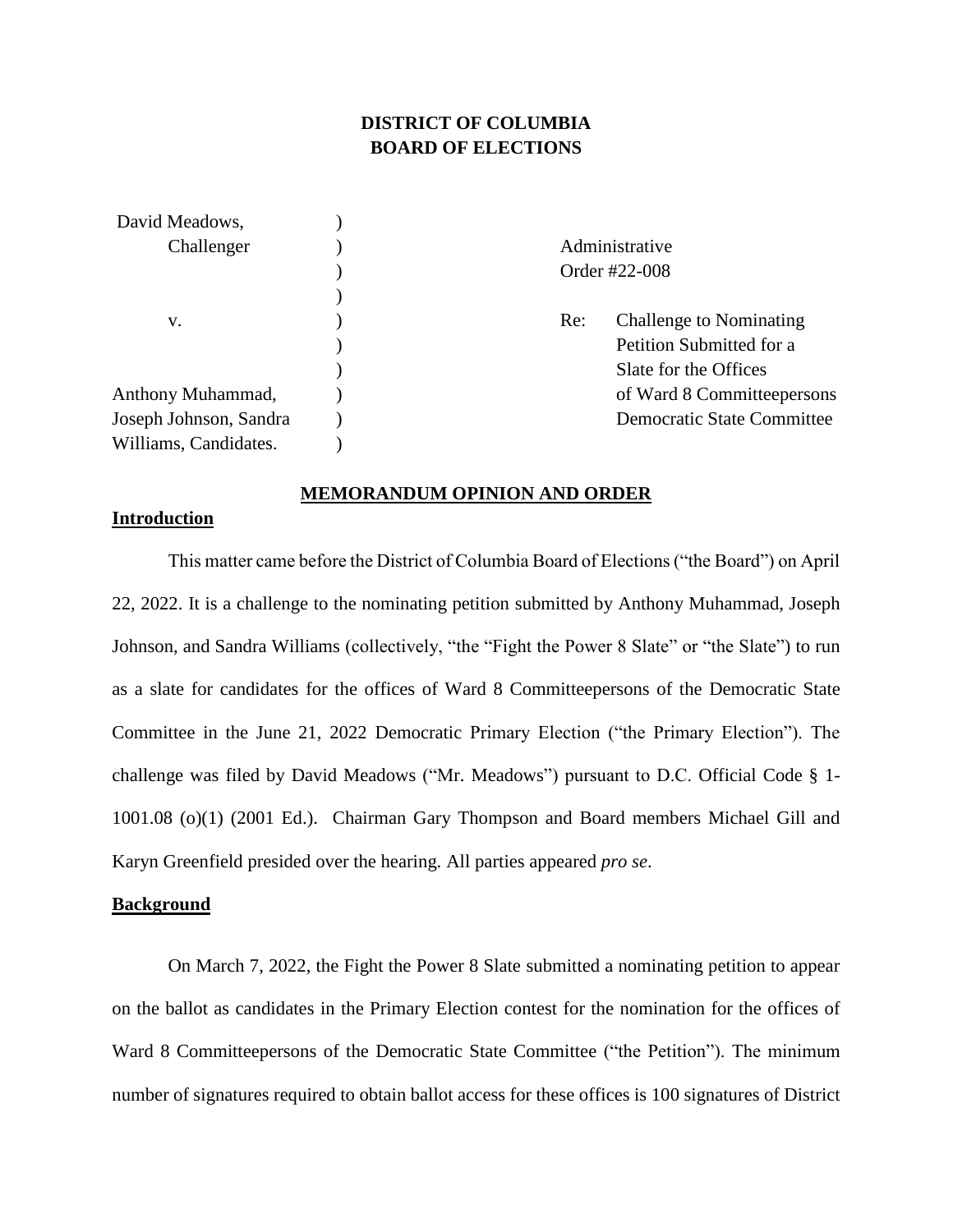of Columbia voters who are duly registered in the same ward and party as the candidate. The Petition contained 158 signatures. Pursuant to Title 3, District of Columbia Municipal Regulations (D.C.M.R.) § 1603.1, Karen F. Brooks, the Board of Elections' Registrar of Voters ("the Registrar"), accepted all 158 signatures for review.

On March 26, 2022, the Petition was posted for public inspection for 10 days, as required by law. On April 4, 2022, the Petition was challenged by Mr. Meadows, a registered voter in the District of Columbia.

Mr. Meadows filed challenges to a total of 79 signatures. Specifically, the signatures and affidavits were challenged pursuant to Title 3 D.C.M.R. § 1607.1 of the Board's regulations on the following grounds: the signer is not registered, the signer's voter registration was designated as inactive on the voter roll at the time the petition was signed, the signer, according to the Board's records, is not registered to vote at the address listed on the petition at the time the petition was signed, the petition does not include the address of the signer, the petition does not include the name of the signer where the signature is not sufficiently legible for identification, the signature is not made by the person whose signature it purports to be, and the signer is not registered to vote in the same party as the candidate at the time the petition is signed.

# **Registrar's Preliminary Determination**

The Registrar's review of the challenge indicated that a total of 65 of the 79 signature challenges were valid. The Registrar found that 29 challenges are valid because the signer is not registered to vote at the address listed on the petition at the time the petition was signed; 18 challenges are valid because the signers were not registered at the time the petition was signed; two challenges are valid because the petition does not include the address of the signer; five challenges are valid because the petition does not include the name of the signer where the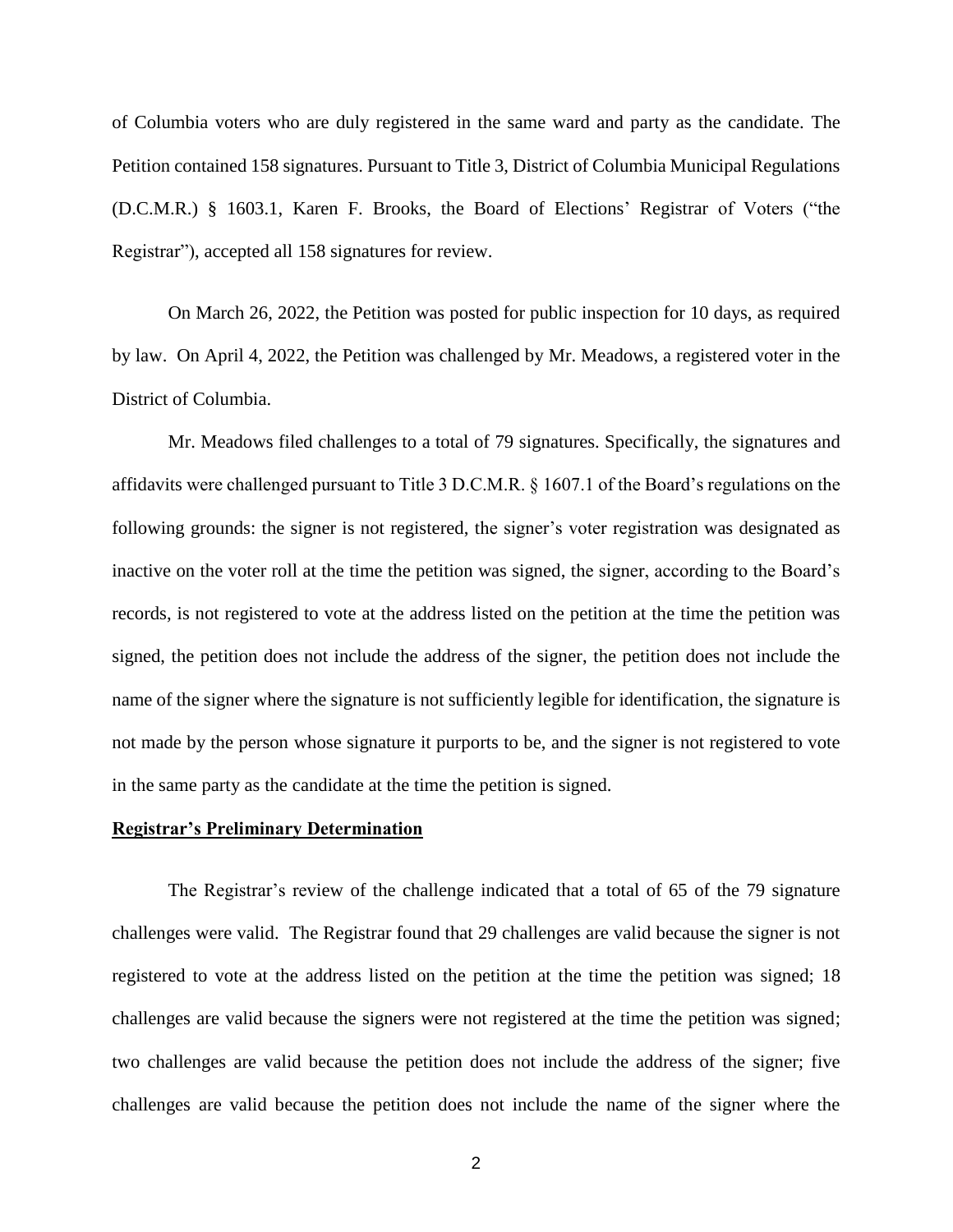signature is not sufficiently legible for identification; two challenges are valid because the signer's voter registration was designated as inactive on the voter roll at the time the petition was signed; two challenges are valid because the signature is not made by the person whose signature it purports to be; and seven challenges are valid because the signer is not registered to vote in the same party as the candidate at the time the petition was signed.

Accordingly, the Registrar preliminarily determined the Petition contained 93 presumptively valid signatures, which is seven signatures below the number required for ballot access.

#### **April 18, 2022 Pre-Hearing Conference**

Pursuant to title 3 D.C.M.R. § 415.1, the Office of the General Counsel convened a prehearing conference with both parties on Monday, April 18, 2022. In her findings report issued prior to the pre-hearing conference, the Registrar outlined her determinations with respect to the validity of each signature challenged and provided a key code explaining the notations she used to indicate the basis for upholding or denying each challenge.

Mr. Johnson, one of the slate members present, $<sup>1</sup>$  argued that the Registrar should not have</sup> validated a signature challenge on grounds other than the ground noted in the challenge.<sup>2</sup> He also maintained that the process is flawed and complained that the Board records used to validate signature challenges were out-of-date.

<sup>&</sup>lt;sup>1</sup> Mr. Muhammad was also present at the pre-hearing conference. While Ms. Williams did not appear, the other Slate candidates indicated that they were representing the Slate.

 $2<sup>2</sup>$ Mr. Johnson was advised that the Board's regulations allow the Registrar to declare a signature invalid even if the defect was not alleged in the challenge (*see* 3 D.C.M.R. §1606.4), and that, in the course of reviewing challenges made, the Registrar noticed other defects which she could not ignore.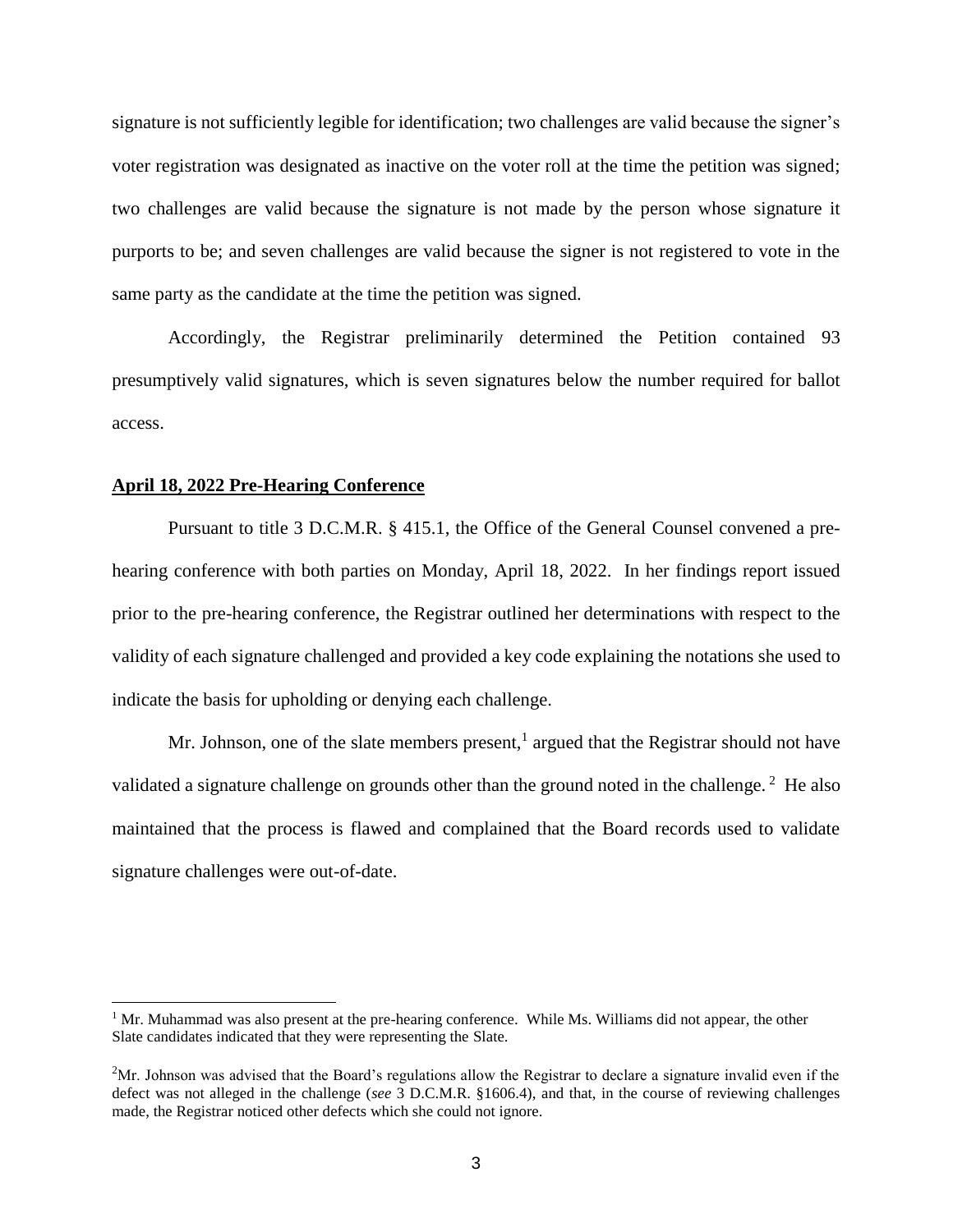At the pre-hearing conference, Mr. Meadows requested that the Registrar of Voters review several challenges that had been initially been determined to be invalid. The Registrar indicated that she was considering the information presented by Mr. Meadows about those challenges.

#### **Prehearing Conference Follow-Up**

After another review by the Registrar of Voters, she determined that nine of the signature challenges that were initially determined to be invalid were actually valid. Two are valid because the signer is not a registered voter in the ward from which the candidate seeks nomination at the time the petition was signed and seven are valid because the date on the petition was after the nominating petition was filed with the Board. This leaves the Slate's nominating petition with 84 signatures, 16 signatures below the number required for ballot access.

# **April 22, 2020 Board Hearing**

During the Board hearing, Mr. Meadows urged that the Board accept the findings of the Registrar and deny ballot access.

Mr. Johnson spoke for the Slate. He argued that there was not sufficient time to address the challenges that the Registrar had accepted. He also noted that the pandemic was still an issue warranting relaxation of petition requirements. In addition, he alleged that his objections to challenges had not been addressed.

### **Discussion**

The minimum number of signatures of required to obtain ballot access for this office is 100 signatures of District voters who are duly registered Ward 8 Democrats. The Petition contained a total of 158 presumptively valid signatures. While Mr. Meadows filed challenges to a total of 79 signatures, only 74 of those challenges were valid. The Board upholds the finding of the Registrar that the petition contains 84 presumptively valid signatures. Given that the Slate did not produce